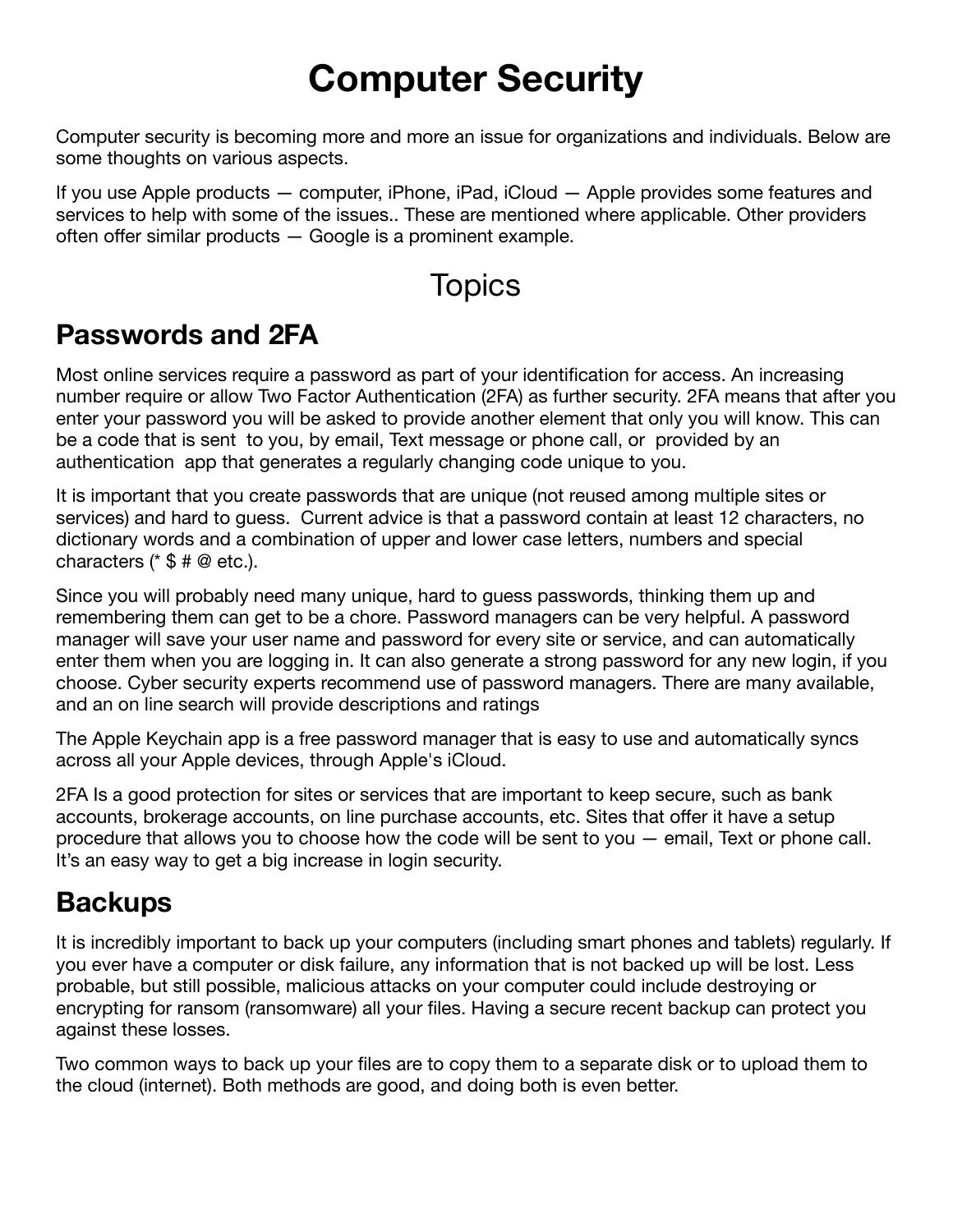#### **Local backup**

Local backups involve copying the contents of your computer files to a disk separate from the one in the computer. Typically, an external disk is connected to the computer, and a software program copies any changes since the last backup to the external disk. This is done in such a way that the program can restore it to the computer when needed, recombining file segments from multiple incremental backups into a complete copy. An alternative is to copy a total or partial computer disk image onto a storage device like a thumb drive or DVD.

Ideally, you will run your backup program regularly, and frequently enough that any loss since the last backup will be acceptably small. Backup programs can often be set to run automatically at acceptable intervals.

For Apple Macintosh users, Apple provides a very nice backup program called Time Machine. When an external hard drive is attached to the Mac, a very simple procedure is offered to make it a Time Machine backup disk. Once set up. it runs every hour, incrementally backing up any changes since the last prior backup. Copies of all backed up files are kept until the Time Machine disk fills up, after which the oldest images are discarded to make room for the latest. In Time Machine, you can access older copies of files and, if ever needed, a complete restoration of the entire computer drive. This is truly a set it and forget it backup solution with many benefits. There is hardly any reason for a Mac user not to take advantage of it.

#### **Cloud backup**

Many internet cloud providers offer backup programs where files on your computer can be automatically kept in sync with a copy on the cloud. This is often used for photographs, but can also be used for other files. A benefit of cloud storage is that it is remote from your computer, so it will not be damaged by fire, flood etc. where your computer is kept. There can be a cost associated with cloud storage, but it is usually nominal and doing cloud backups is a good idea even if you also do local backups. Cloud backups also can back up your smart phones and tablets.

Apple's cloud backup product is iCloud. A small amount of iCloud storage is free to any Apple user, and additional storage is nominally priced. Currently, 5 GB is free, and 200 GB costs \$2.99/month. You can configure iCloud backups to include a variety of files — photos, music, email, Desktop files, Documents, etc. Once configured, any changes on any included devices are automatically synced to iCloud, and the device is backed up daily to iCloud when it is connected to WiFi. When you buy a new iPhone or iPad, Apple software can completely set it up to download all the relevant iCloud files.

### **Invisible pixels**

Invisible pixels are an insidious way that websites can track you or download malicious code without any action on your part.

When you get an email, it can include loadable attachments or links to images. Clicking on one of these can download malicious code. It also sends the download provider information about your computer that can contribute to an ability to track you. For this reason, many know not to click such links from unknown email senders.

Invisible pixels are small images — one pixel square — that can be embedded in an email. The recipient won't see it. But the email program will automatically attempt to display it, by sending a message to its associated web site requesting that it be downloaded. That is exactly the same action that would occur if you clicked a link on an attachment. It has exactly the same possible negative consequences.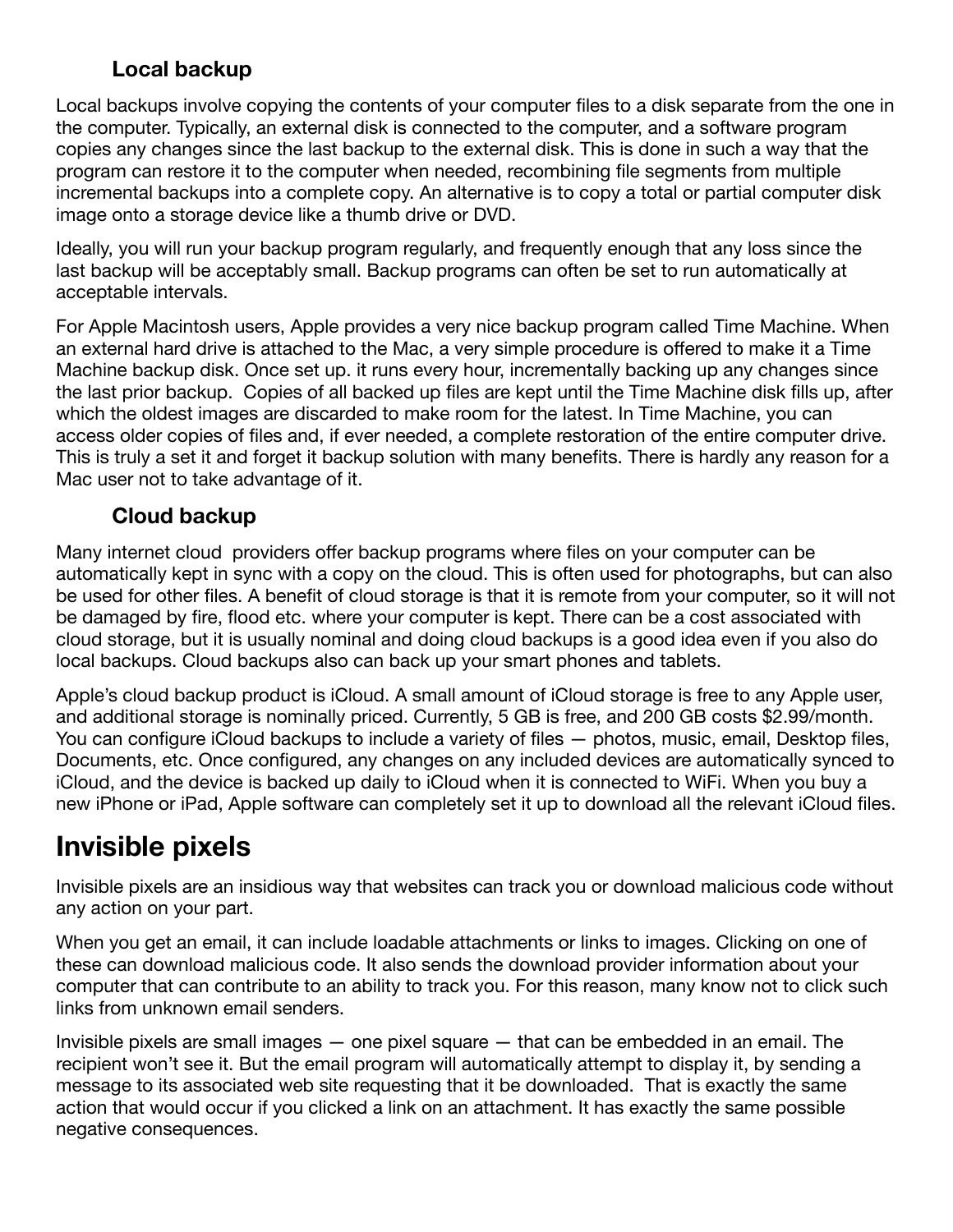Apple offers an option in its Mail program to not automatically download embedded images in emails. This is a good safeguard to employ — it means that you will be offered the choice of whether to download any images before they download — including invisible pixels.

In its 2021 operating system releases, Apple is also cracking down on email tracking. Most marketing emails contain invisible pixels that can identify when a recipient has opened an email. These trackers also collect information including users' IP addresses that can tell marketers when and where their messages were opened. New Apple Mail releases will default to not automatically download these invisible images..

# **Virtual Private Network (VPN)**

Large organizations often protect their internet traffic from eves droppers by encrypting it, so that an eavesdropper will see only gibberish. They do this by setting up a private network that is only accessible to authorized users. Inside their facilities, the network is over wires, so cannot be tapped. Outside of their facilities, they use a virtual network over WiFi or cellular services. Traffic on this Virtual Private Network (VPN) is encrypted end to end by all the organization's users' devices.

When you use a public WiFi hot spot, all of your messages can be viewed by anyone within range of the WiFi signal. Readily available software can capture this traffic, so that its contents are available to the eavesdropper. It can be particularly interesting to someone with malicious intent if it includes information that could be used for identity theft, black mail or logging into interesting accounts, like a bank or brokerage, or Amazon. This is not good. But you can defend yourself against it. VPNs are available for nominal cost (less than \$100/year) to individuals. If you ever use public WiFi services, consider signing up for a VPN. A Google search will provide information and recommendations for dozens of alternatives.

In June, 2021, Apple announced that they will soon include VPN-like software as part of iCloud in a new product named iCloud Private Relay. It will be in iCloud+, a free addition to any iCloud customer who pays for one of the extended iCloud plans, starting a \$.99/month. Full details aren't yet available, but this might be an attractive alternative to paid VPN services for iCloud users.

### **Tracking**

How do you feel about corporations knowing where all you have visited on the internet? Quite likely, they can. Web sites can put a "cookie" in your computer when you visit, and check it later. They use this for some reasons that benefit you, like storing information you have given them about your preferences, login credentials, etc. But some also install 3rd party cookies.

Third-party cookies are cookies that are set by a website other than the one you are currently on. For example, you can have a "Like" button on your website which will store a cookie on a visitor's computer. That cookie can later be accessed by Facebook to identify visitors and see which websites they visited. Such a cookie is considered to be a 3rd party cookie.

Another example would be an advertising service (ex: Google Ads) which also creates a third-party cookie to monitor which websites were visited by each user. This is the main technology used to show you products that you previously searched for on a completely different website.

Your computer probably offers you the option of disallowing the use of 3rd party cookies. Choosing this option will not inconvenience you, because the cookies that store information about your logins and preferences at the site you visited will not be affected.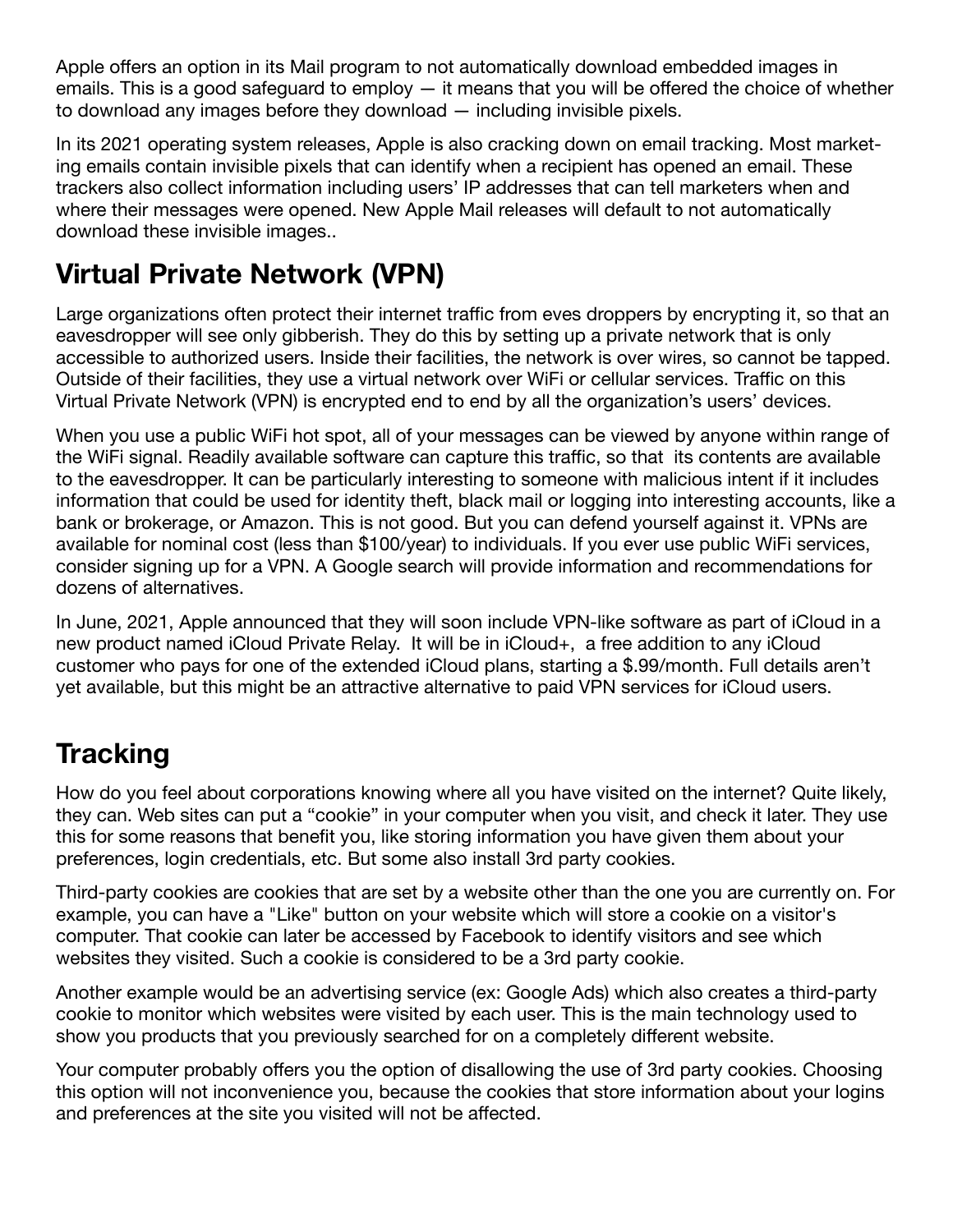Cookies are not the only way your web visits can be tracked. The apps in your smart phone can also track your internet activity.

**IDFA** stands for Identifier for Advertisers, which is a unique ID assigned by Apple to a user's device. Android has its own identifier version called Google Advertising ID, or **GAID**. The IDFA or GAID is used for tracking and identifying a user. Advertisers use this to track data so they can deliver customized advertising.

The IP address on your device provides another means of tracking you. An Internet Protocol address (IP address) is a numerical label assigned to each device connected to a [computer network](https://en.wikipedia.org/wiki/Computer_network) that uses the [Internet Protocol](https://en.wikipedia.org/wiki/Internet_Protocol) for communication. Collecting a history of where your IP address has visited the web provides information about you that you might prefer not to share.

In Apple's recent operating system releases the utility of these tracking methods has been reduced. IOS 14.5 requires all iPhone and iPad apps to offer you the option of disallowing the use of IDFA to track you. Early indications are that about 95% of users have chosen to disallow this tracking. The next operating system releases (not yet released) for iPhone, iPad and Mac will hide your IP address from web sites you browse with Apple's Safari browser,, shutting off this tracking method.

# **Spam filtering?**

Are you not receiving messages? If you don't get messages that you think are being sent too you, check your Junk folder(s) — sometimes messages are erroneously treated as spam. NOTE that if you download messages to your PC to read them, your mail will be screened by two spam filters — one on your PC by your PC mail program, and one online managed by your email provider. You should check both if you don't get the messages. If you do find messages that were erroneously sent to Junk, you can train your email program by selecting the misclassified message(s) and clicking "Not Junk" or "Not Spam" in your mail program — usually at the top somewhere.

### **Anonymous credit cards**

There are ever increasing ways to buy things on line. sSometimes you may want to make a purchase without establishing a permanent relationship with the seller. In these cases, having a one-time-use or an anonymous credit card can be helpful.Such credit cards enable making a payment without disclosing to the seller any personal information about you.

#### **Apple Pay**

Apple Pay is designed to protect your information and enable you to choose what you share.When you use Apple Pay in apps and on the web, information necessary to process the payment is shared with the app or website. Your actual card number isn't shared with the merchant. Apple Pay allows you to make secure purchases in stores, in apps, and on the web, using your debit, credit, and prepaid cards.

# **Identity theft**

If a bad actor obtains enough information about you, he can impersonate you to steal money from you. To do this, he may create a financial account or credit card in your name. Part of the process of creating a financial account involves doing a credit check with one of the credit bureaus.